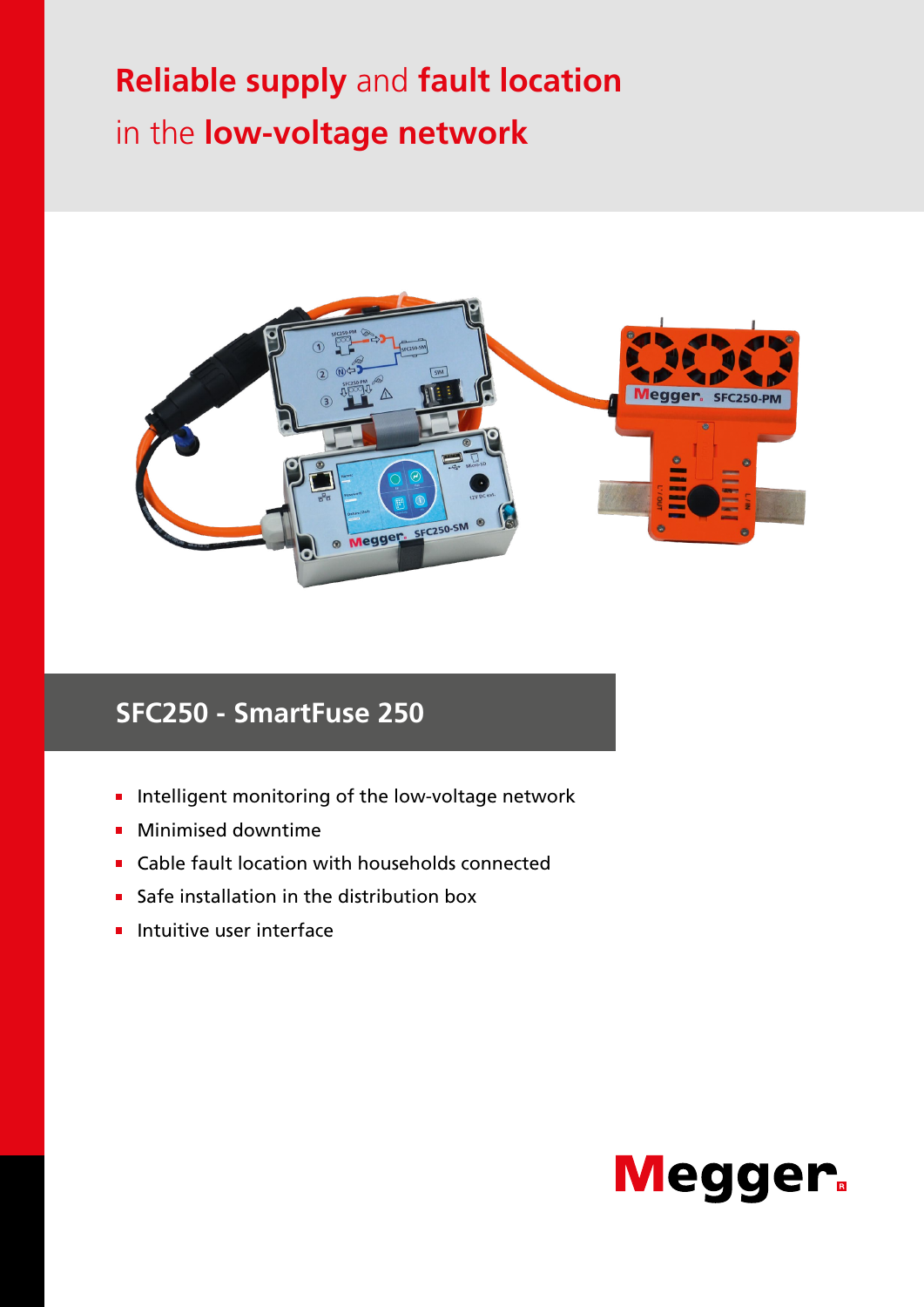# **Intelligent monitoring**  of the **low-voltage network**

Requirements being made of the power grid are becoming increasingly demanding. A cost-efficient and efficient-to-use solution for ensuring the reliable supply of power consumers is becoming more and more important. The feed-in of renewable energies on the one side, and the various peak times on the consumer side, increase the necessity of an intelligent means of network monitoring. Minimising downtimes and maintaining the connection of consumers to the power network are further expectations needing to be satisfied.

The intelligent solution for this and many other problems is the SmartFuse250 made by Megger.

A reliable power supply and stability are the main criteria for consumers in the low-voltage network.

#### **Minimised downtime**

The clever use of the SmartFuse allows the power supply to be restored in the event of faults and overload. Configuring the connection of the power network using preset times, repeats and event reports being sent to the measuring technicians, or power utilities, increases the reliability and stability of the power supply for consumers.

#### **Cable fault location with households connected**

In addition, the consumer does not, as is the case for classic fault location using high voltage, have to be completely disconnected from the power supply network.

In many cases, this is not even possible, because, for example, the residents are not home, making it impossible to prevent a danger of property damage to devices and the building installation. (In the event of an extended absence, or residents not being able to be contacted, it is not possible to locate the fault without excavation work.)

The pre-location of faults identified in the network can, when necessary, be carried out with the aid of the internal location algorithm or, optionally, a reflectometer connected externally.

Pinpointing is carried out using a remote control or using a mobile device with GSM reception (e.g. smartphone). The surge pulse triggered is located using a ground-borne sound microphone without having to completely disconnect the consumer.

#### **Interactive fault management**

Alternative measures for fault rectification requiring the use of a test van can be planned for the medium term, as the SmartFuse assumes responsibility for "fault management" in the interim.

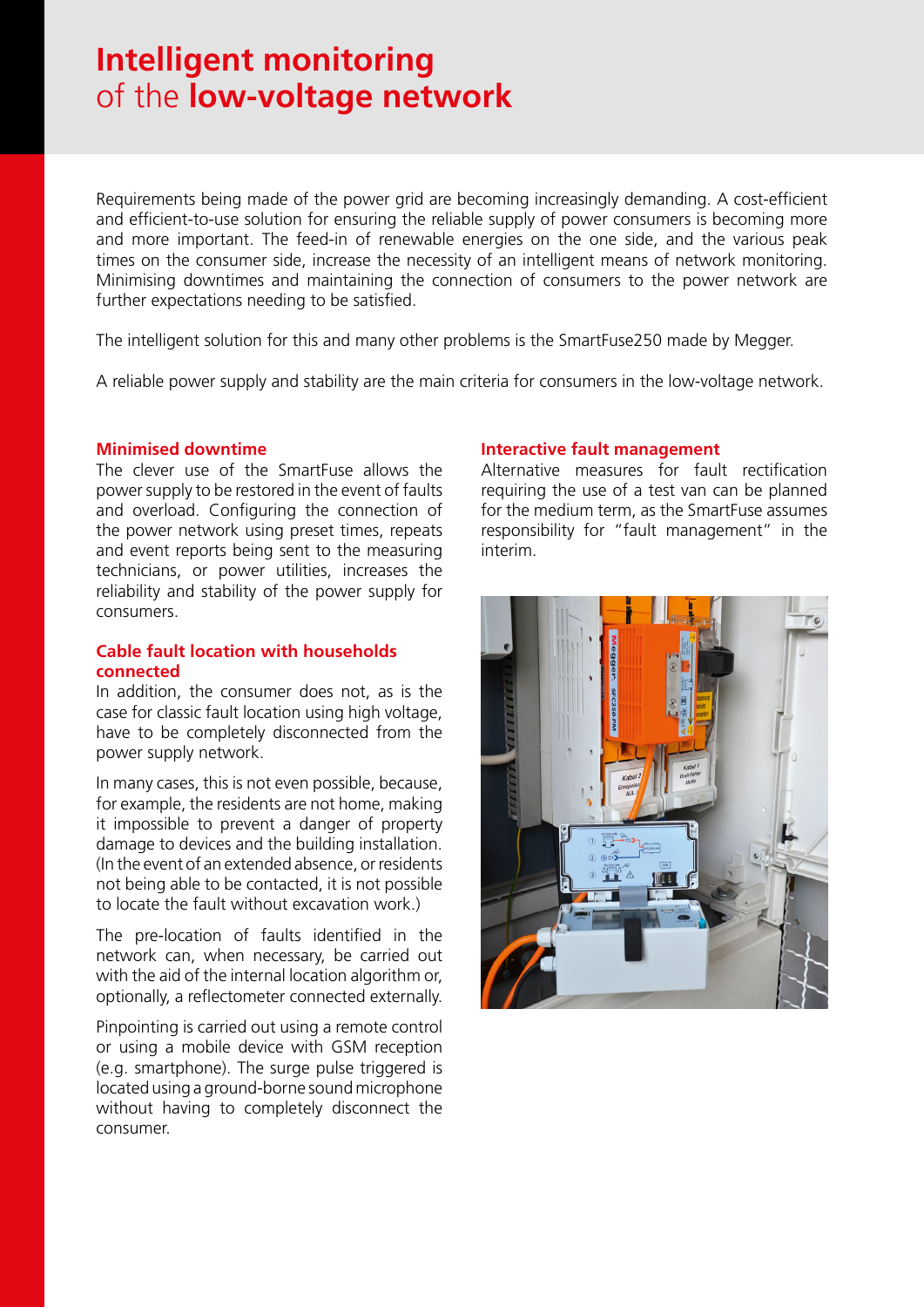

### **Technical data**

| <b>Power module</b>            |                                         |
|--------------------------------|-----------------------------------------|
| Load current                   | max. 250 A continuous current           |
| Short-circuit/surge current    | max. 9000 A                             |
| Internal fuses                 | 800 A; 1.25 A                           |
| Power-on capacity              | 200 kA                                  |
| Display                        | LED for indicating the switching status |
| Housing dimensions (L x W x H) | 129 x 155 x 82 mm                       |
| Weight                         | $2.2$ kg                                |
| Protection rating              | <b>IP 20</b>                            |
| Compatibility                  | Fuse holder NH02 or NH03                |

| <b>Control module</b>                      |                                                                                                                                      |
|--------------------------------------------|--------------------------------------------------------------------------------------------------------------------------------------|
| Control system                             | Colour touchscreen                                                                                                                   |
| Memory                                     | Micro SD card, 16 GB                                                                                                                 |
| Display                                    | Illuminated touch display<br>LED for indicating the operating status (when the cover is closed)                                      |
| Interface                                  | - GSM/UMTS modem (SIM card required)<br>- GPS receiver<br>$-$ USB 2.0<br>- WLAN/LAN<br>- Wireless module (remote control activation) |
| Housing dimensions $(L \times W \times H)$ | 160 x 97 x 87 mm                                                                                                                     |
| Weight                                     | 850 g                                                                                                                                |
| Protection class                           | Ш                                                                                                                                    |
| Protection rating                          | <b>IP 42</b>                                                                                                                         |
| Connections                                | - Neutral conductor connection<br>- External trigger output<br>- Connection coupling to the power module                             |